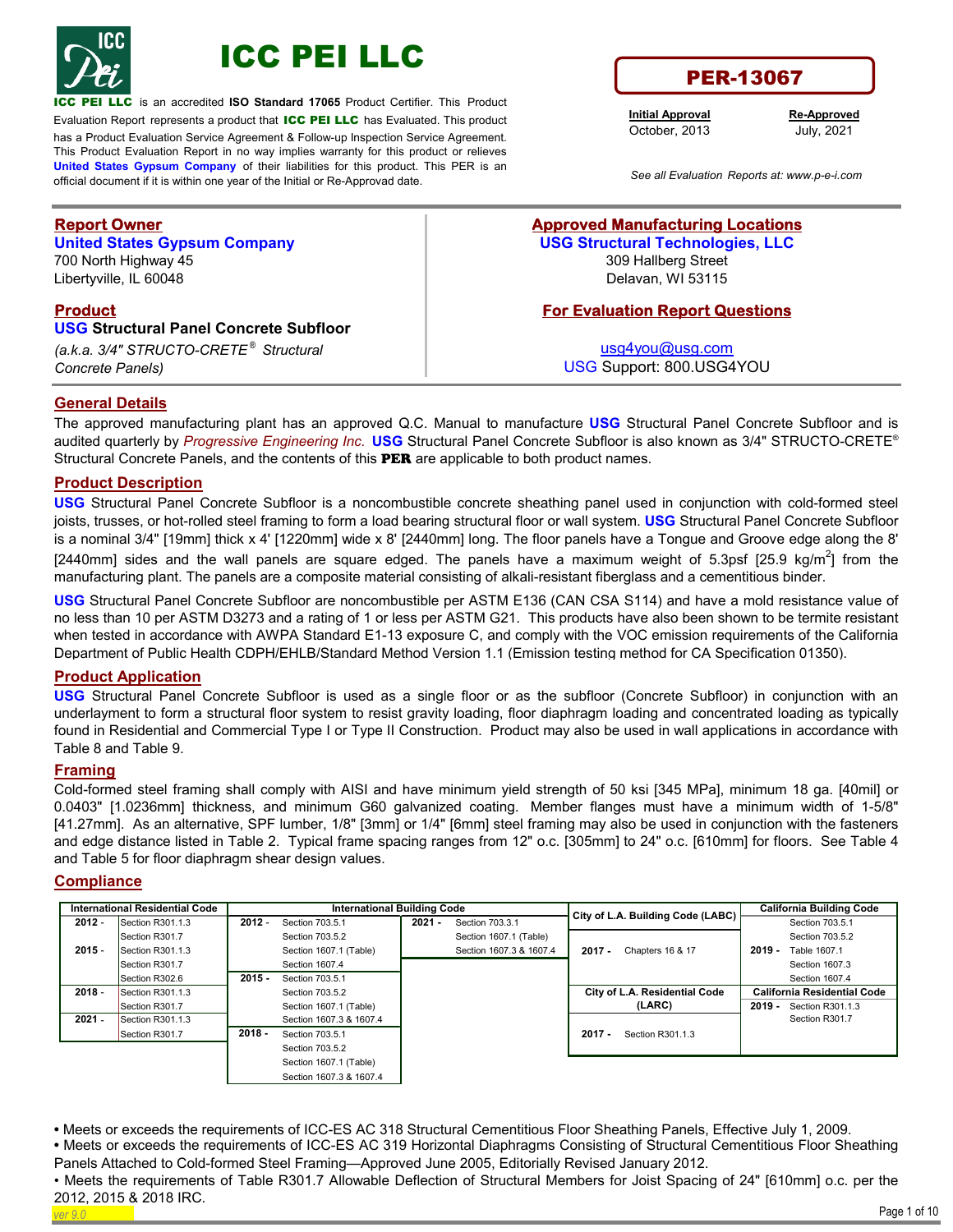#### **Compliance Continued**

• Meets or exceeds the requirements for noncombustible core in accordance with Section 703.5.1 of the 2012, 2015 & 2018 IBC.

• Meets or exceeds the requirements for materials having a structural base of noncombustible material when tested in accordance with ASTM E 136 as defined in 2012, 2015 & 2018 IBC Section 703.5.2 and CAN CSA S114.

• Meets the requirements of Section R301.1.3 Engineered Design for otherwise conventional construction for buildings per the 2012, 2015 & 2018 IRC.

• Meets the requirements of Section R301.1.3 Engineered Design for otherwise conventional construction for buildings per the 2019 California Residential Code.

• For Canadian applications suitability needs to be reviewed by Architect or Engineer of record prior to use.

• Meets or exceeds the requirements of the 2012, 2015 & 2018 IBC Table 1607.1, 2012 Ontario Building Code Table 4.1.5.9 and the 2019 California Building Code; Minimum Uniformly Distributed Live Loads and Minimum Concentrated Live Loads, when installed per manufacturer's instructions.

• Surface Burning Characteristics - Flame Spread Index of 0 / Smoke Development Index of 0 or less when tested in accordance with ASTM E 84.

• Meets & exceeds requirements for concentrated load per ICC AC318 when tested in accordance with ASTM E661 using a 1" [25mm] and 3" [76mm] loading diameter for Wet & Dry conditions.

• Meets and exceeds the requirements of the 2012, 2015 & 2018 IBC and the 2019 California Building Code Section 1607.3 Uniform live loads and Section 1607.4, Concentrated Live Load of 2,000 Lbs.

• Meets or exceeds the 2017 City of Los Angeles Building Code (LABC) - The design, installation and inspection are in accordance with additional requirements of LABC Chapters 16 & 17, as applicable.

• Meets or exceeds the requirements of the 2017 Los Angeles Residential Code (LARC) - Under the LARC, an engineered design in accordance with LARC Section R301.1.3 must be submitted.

#### **General Product Installation**

1. **USG** Structural Panel Concrete Subfloor is to be installed and maintained during construction following this report and the **USG**  installation instructions. Installation instructions must be made easily available to the product installer.

2. When cutting **USG** Structural Panel Concrete Subfloor, safety glasses and a NIOSH approved N-95 dust mask should be worn at all times due to dust produced by the cutting of this product.

3. Fasteners shall be flush or slightly below the surface and care must be taken to not strip out in the framing. No fastener shall be installed within 2" [51mm] of the corner of a panel and shall not be closer than the minimum distance from panel edges indicated in Table 2 of this PER.

4. The tongue and groove joints shall be oriented perpendicular to the framing.

5. The 3/4" [19mm] **USG** Structural Panel Concrete Subfloor is mechanically fastened to the cold-formed steel joists, hot-rolled steel, or wood floor framing with the applicable fasteners indicated in Table 2 of this report.

6. Install panels in a running board pattern bridging a minimum of 2 framing spans. The minimum panel width, measured parallel to the framing, shall be no less than 24" [610mm].

7. Fasteners are applied as shown on the following Screw pattern A, B, C & D diagrams and notes.

8. Up to a 6" [152mm] x 6" [152mm] cutout through the panels is allowed without blocking. Up to a 44" [1118mm] x 44" [1118mm] cutout is allowed with sufficient blocking around the perimeter of the opening. Larger openings shall be designed by the Engineer of record and are beyond the scope of this report.

9. **USG** Structural Panel Concrete Subfloor must be protected from construction abrasive wear and impact after panel installation until the floor has its final finish applied. Refer to the **USG** Installation Instructions.

10. **USG** Structural Panel Concrete Subfloor must have blocked edges for panels that are less than 24" wide. The Katz blocking should be fastened through the panel and with the blocking into the joist with a recommended fastener.

#### **Product Storage**

**USG** Structural Panel Concrete Subfloor shall be stored in a dry location. Placement of the palletized product must be on level firm ground or a floor capable of carrying the approximate 3,400 lb. [1545kg] pallet weight. Pallets shall not be stacked more than three high and must be stacked with direct alignment on the pallet below it. If a dry location is unavailable, cover pallets with a waterproof tarp or covering. Sub-freezing temperature may cause the panels to freeze together. Should this happen, move the panels to a warmer location to thaw out. Do not use tools or chemicals to loosen the panels as this will cause damage to the panels and will void the performance ratings described in this PER.

#### **Product Labeling**

Each bundle shipped of **USG** Structural Panel Concrete Subfloor that are covered by this PER, must have a label attached with at least the following information:

Pei ES

- 1. **USG** Name and Location / Plant Number
- 2. Date of manufacture
- 3. This PER Number & *Pei* ES Logo

#### **Acceptable Evaluation Marks**





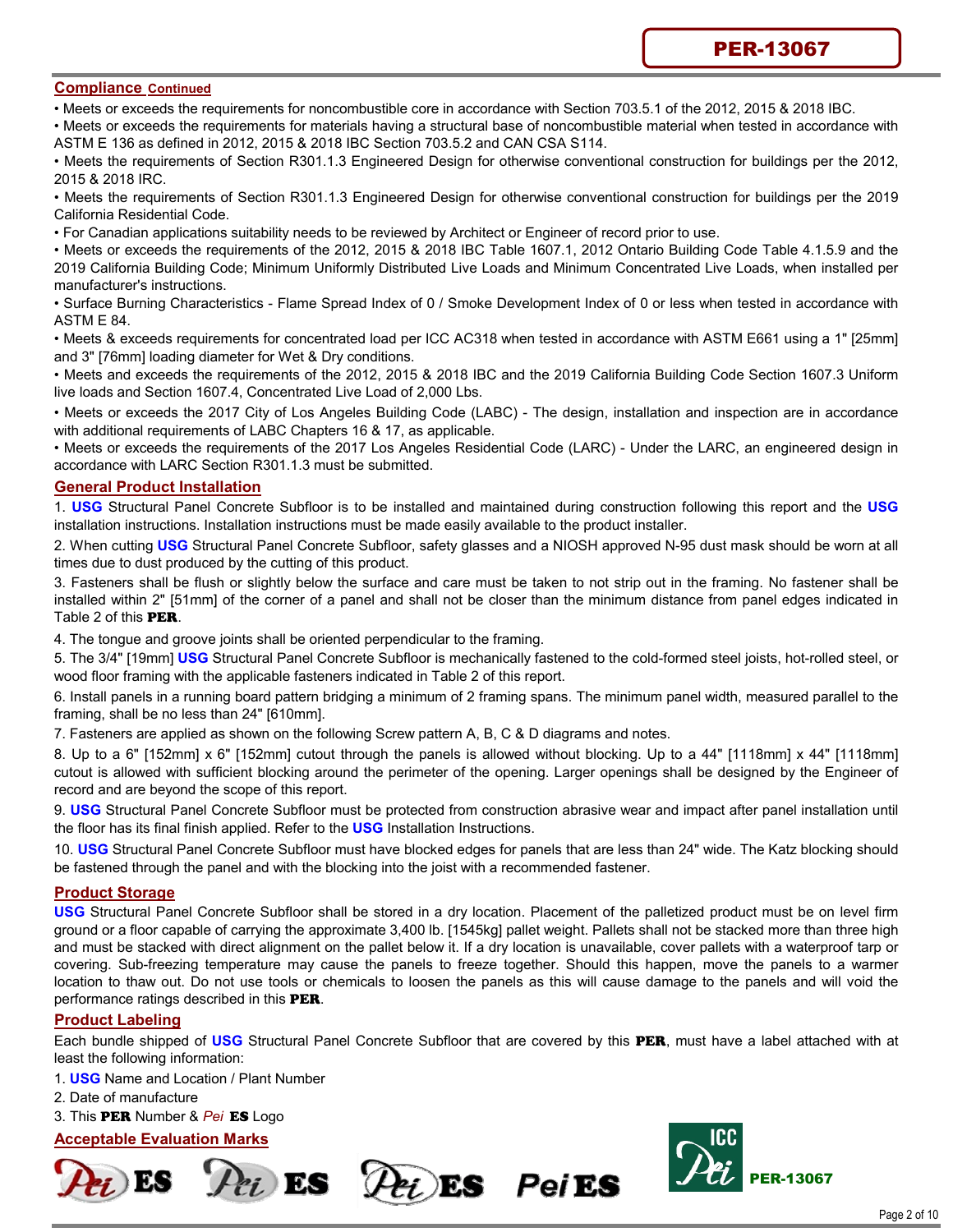| <b>Table 1: Physical and Mechanical Properties</b> |
|----------------------------------------------------|
| <b>USG</b> Structural Panel Concrete Subfloor      |

|                                                     | <u>UUU</u> Oli uutulai Tallui Oolluidee Oubilool |                                                         |                                                                                                     |  |  |  |  |  |  |  |
|-----------------------------------------------------|--------------------------------------------------|---------------------------------------------------------|-----------------------------------------------------------------------------------------------------|--|--|--|--|--|--|--|
|                                                     | Test Standard                                    | <b>Requirements</b>                                     | <b>Tested Values</b>                                                                                |  |  |  |  |  |  |  |
| Concentrated Load, Wet or Dry                       | ASTM E661                                        | 550 lb [2.45 kN] Static                                 | 804 lb [3.58 kN] Static                                                                             |  |  |  |  |  |  |  |
|                                                     |                                                  |                                                         | 0.108" [2.7 mm] max. deflection @ 200lb [0.89 kN] 0.066" [1.7 mm] max. deflection @ 200lb [0.89 kN] |  |  |  |  |  |  |  |
|                                                     | ASTM D1761                                       | Dry >210 lb [0.93 kN]                                   | Dry: 776 lb [3.45 kN]                                                                               |  |  |  |  |  |  |  |
| $\sf I$ Fastener Lateral Resistance $^{\sf T}$      |                                                  | Wet >160 lb [0.71 kN]                                   | Wet: 800 lb [3.56 kN]                                                                               |  |  |  |  |  |  |  |
| Density - Oven Dried <sup>2</sup>                   | <b>ASTM C1185</b>                                | minimun 75 lb/ft <sup>3</sup> [1200 kg/m <sup>3</sup> ] | 78.6 lb/ft <sup>3</sup> [1258 kg/m <sup>3</sup> ]                                                   |  |  |  |  |  |  |  |
| Weight, 3/4" [19mm]                                 |                                                  |                                                         |                                                                                                     |  |  |  |  |  |  |  |
| Thickness as Delivered                              | ASTM D1037                                       |                                                         | 5.3 lb/ft <sup>2</sup> [25.9 kg/m <sup>2</sup> ]                                                    |  |  |  |  |  |  |  |
| pH Value                                            | <b>ASTM D1293</b>                                |                                                         | 10.5                                                                                                |  |  |  |  |  |  |  |
| Linear Variation with Change in Moisture ASTM C1185 |                                                  | < 0.10%                                                 | 0.06%                                                                                               |  |  |  |  |  |  |  |
| 25% to 90% Relative Humidity                        |                                                  |                                                         |                                                                                                     |  |  |  |  |  |  |  |
| Thickness Swell                                     | <b>ASTM D1037</b>                                | $\leq 3.0\%$                                            | 0.04%                                                                                               |  |  |  |  |  |  |  |
| Freeze/Thaw resistance                              | <b>ASTM C1185</b>                                | Minimun of 75% retention of Physical Properties         | 100% Retention                                                                                      |  |  |  |  |  |  |  |
| Mold Resistance                                     | ASTM D3273                                       | 10                                                      | 10                                                                                                  |  |  |  |  |  |  |  |
|                                                     | ASTM G21                                         | $\leq 1$                                                | $\leq 1$                                                                                            |  |  |  |  |  |  |  |
| Water Absorption <sup>3</sup>                       | <b>ASTM C1185</b>                                | $< 15.0\%$                                              | 9%                                                                                                  |  |  |  |  |  |  |  |
| Noncombustibility                                   | ASTM E136                                        | Must Pass                                               | Passed                                                                                              |  |  |  |  |  |  |  |
| Surface burning Characteristics                     | <b>ASTM E84</b>                                  | 0 Flame Spread / Smoke Developed Index 5                | 0 Flame Spread / Smoke Developed Index 0                                                            |  |  |  |  |  |  |  |
| Long Term Durability                                | <b>ASTM C1185</b>                                | min. 75% retention of physical properties               | 100%                                                                                                |  |  |  |  |  |  |  |
| <b>Water Durability</b>                             | <b>ASTM C1185</b>                                | min. 70% retention of physical properties               | 83%                                                                                                 |  |  |  |  |  |  |  |
| Water Vapor Transmission (Method B)                 | ASTM E96                                         |                                                         | Permeance 1.4 Perm                                                                                  |  |  |  |  |  |  |  |

**Notes:**

1. Fastener Lateral Resistance measured with applicable fasteners in Table 2.

2. Density Measured at Equilibrium Conditioning per Section 5.2.3.1-Tested 28 days after manufacturing

3. Absorption Measured from Equilibrium Conditioning followed by immersion in Water for 48 hours

#### **Table 2: Acceptable Diaphragm Fasteners1**

**USG** Structural Panel Concrete Subfloor

| Minimum Framing                             | Minimum Edge<br><b>Distance</b> | Manufacturer                                  | Part No.          | Type                                                                          |
|---------------------------------------------|---------------------------------|-----------------------------------------------|-------------------|-------------------------------------------------------------------------------|
|                                             |                                 | <b>Grabber Construction</b><br>Products, Inc. | <b>CGH8158LG</b>  | #8 x 1-5/8" winged self-drilling<br>screw                                     |
| 16ga [1.438mm] Cold-<br><b>Formed Steel</b> | 1/2"<br>[13mm]                  | <b>Grabber Construction</b><br>Products, Inc. | CGHM8200LG        | #8 x 2" self-drilling screw                                                   |
|                                             |                                 | Simpson Strong-Tie<br>Company, Inc.           | CBSDQ158S         | #8 x 1-5/8" winged self-drilling<br>screw                                     |
| 18ga [1.0236mm]<br><b>Cold-Formed Steel</b> | 1" [25mm]                       | <b>Grabber Construction</b><br>Products, Inc. | CGH8158LG         | #8 x 1-5/8" winged self-drilling<br>screw                                     |
|                                             |                                 | Aerosmith                                     | 5324HPG           | .145" dia. x 1-1/4" lg. power<br>actuated fastener                            |
| 1/8" Hot Rolled Steel                       | $1"$ [25mm]                     | Hilti                                         | X-U 32            | .157" dia. x 1-1/4" lg. power<br>actuated fastener                            |
| min. 50 ksi                                 |                                 | <b>Grabber Construction</b><br>Products, Inc. | <b>CC12250LRG</b> | #12 x 2-1/2" winged self-drilling<br>screw                                    |
|                                             |                                 | DeWalt                                        | 50458-PWR         | .157" dia. x 1-1/4" lg. power<br>actuated fastener                            |
|                                             |                                 | <b>Grabber Construction</b><br>Products, Inc. | <b>CC12250LRG</b> | #12 x 2-1/2" winged self-drilling<br>screw                                    |
| 1/4" A36 Hot Rolled<br>Steel                | 3/4"<br>[19mm]                  | Muro North America                            | <b>RSM645</b>     | M6 x 45mm winged self-drilling<br>screw                                       |
|                                             |                                 | Simpson Strong-Tie<br>Company, Inc.           | <b>TBG1260S</b>   | #12 x 2-3/8", Flat Head, Strong-<br>Drive <sup>®</sup> TB WOOD-TO-STEEL screw |
| 1/4" tk. Steel Tubing<br>71 ksi min.        |                                 | Hilti                                         | X-U 27 Pin        | .157" dia. x 1-1/4" lg. power<br>actuated fastener                            |
| 3/8" tk. Steel Tubing<br>71 ksi min.        | 3/4" [19mm]                     | Hilti                                         | X-U 27 Pin        | .157" dia. x 1-1/4" lg. power<br>actuated fastener                            |
| 1/2" tk. Steel Tubing<br>71 ksi min.        |                                 | Hilti                                         | X-U 27 Pin        | .157" dia. x 1-1/4" lg. power<br>actuated fastener                            |
|                                             | 5/8"                            | <b>Grabber Construction</b><br>Products, Inc. | C8200L2M          | #8 x 2", Flat Head, Type 17, Nibs,<br>GrabberGard,                            |
| <b>SPF Lumber</b><br>$(Min. S.G. = 0.42)$   | [16mm]                          | Simpson Strong-Tie<br>Company, Inc.           | WSNTLG2S          | #8 x 2", Flat Head, Twin threads,<br><b>Nibs</b>                              |
|                                             | 1/2"<br>[13mm]                  | Senco <sup>2</sup>                            | GL24AABF          | 8d Ring Shank Nails                                                           |

#### **Notes:**

1. Fastener pull-through capacity of 581-lbs [2584N] may be applied to all listed fasteners. Capacity is based on **ultimate tested value** for all tabulated<br>fasteners. The engineer or designer of record shall apply an ap

3. Screw lengths shown are minimums í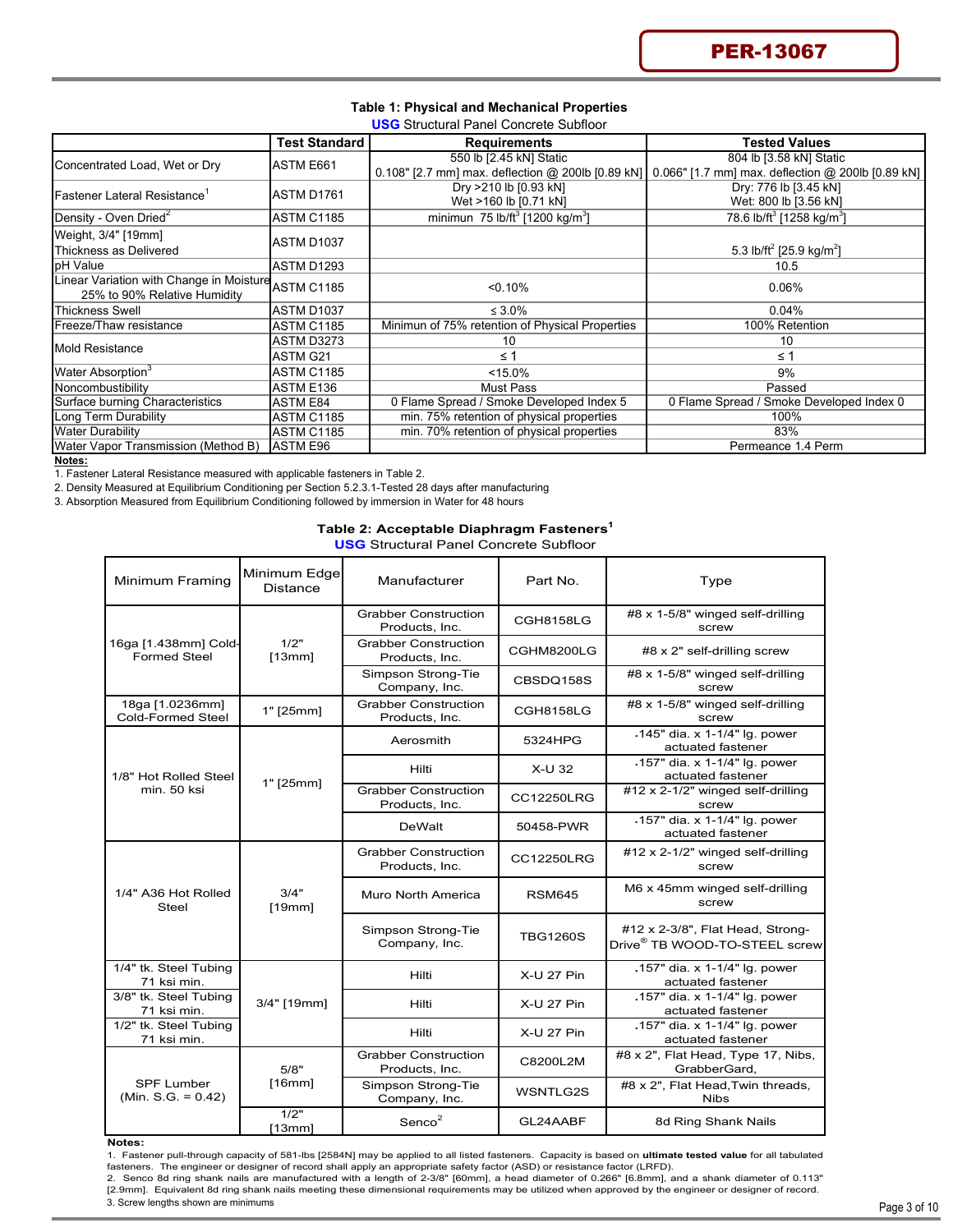#### **Floor Usage**

## **Table 3: Uniform Live Load Performance Rating<sup>2</sup>**

| <b>USG</b> Structural Pariei Concrete Sublicon |            |                                        |  |  |  |  |  |
|------------------------------------------------|------------|----------------------------------------|--|--|--|--|--|
| Span Rating                                    | Conditions | Live Load Rating <sup>1</sup><br>(PSF) |  |  |  |  |  |
| 12"<br>[305mm]                                 | Dry or Wet | 512<br>[24.5 kPa]                      |  |  |  |  |  |
| 16"<br>[406mm]                                 | Dry or Wet | 283<br>[13.5 kPa]                      |  |  |  |  |  |
| 24"<br>[610mm]                                 | Dry or Wet | 120<br>[5.7 kPa]                       |  |  |  |  |  |
|                                                |            |                                        |  |  |  |  |  |

#### **USG** Structural Panel Concrete Subfloor

**Notes:**

1. Live load ratings have been determined from testing based upon a minimum 120 psf [5.7 Kpa] service live load for the 24" [610mm] span rating and a maximum panel live load deflection = L/360. A factor of safety of 3.0 applied.

2. A minimum of two framing spans required per panel piece.

3. Tabulated live load ratings are valid for a service level dead load of 10 psf [0.5 Kpa] or less.

| Table 4: Safety Factors and Resistance Factors for Diaphragms |  |
|---------------------------------------------------------------|--|
| <b>USG</b> Structural Panel Concrete Subfloor                 |  |

|                     |                 |       | Earthquake                            |      | Wind |                           |      |  |
|---------------------|-----------------|-------|---------------------------------------|------|------|---------------------------|------|--|
| <b>Framing Type</b> | Fastener Type   |       | Φ                                     | Φ    |      |                           |      |  |
|                     |                 | (ASD) | $ $ (LRFD) $ $ (LSD) <sup>4</sup> $ $ |      |      | $(ASD)$ $(LRFD)$ $(LSD)4$ |      |  |
| Steel               | Screws          | 2.50  | 0.65                                  | 0.60 | 2.35 | 0.70                      | 0.65 |  |
| Wood <sup>2,3</sup> | Screws or Nails | 3.30  | 0.50                                  | $-$  | 2.35 |                           | --   |  |

**Notes:**

1. **Tabulated values have been evaluated for horizontal diaphragm use only.** 

2. Safety factors and resistance factors for USG Structural Panel Concrete Subfloor diaphragms installed over cold-formed and hot-rolled steel framing are based upon Table D5 of AISI S100-2007.

3. Safety factors and resistance factors for USG Structural Panel Concrete Subfloor diaphragms installed over wood studs are based on the worst case of the standard factors from the American Wood Council Special Design Provisions for Wind and Seismic (AWC SDPWS-2008) and those tabulated for steel framing.

4. Earthquake factors for installations over wood construction are based upon the wind factors modified by a factor of 1.4 to match the general seismic strength reduction observed in Tables 4.2A, 4.2B, 4.2C, and 4.2D of AWC SDPWS-2008.

5. Limit States Design (LSD) shall be used in combination with the load combinations found in the National Building Code of Canada (NBCC).

I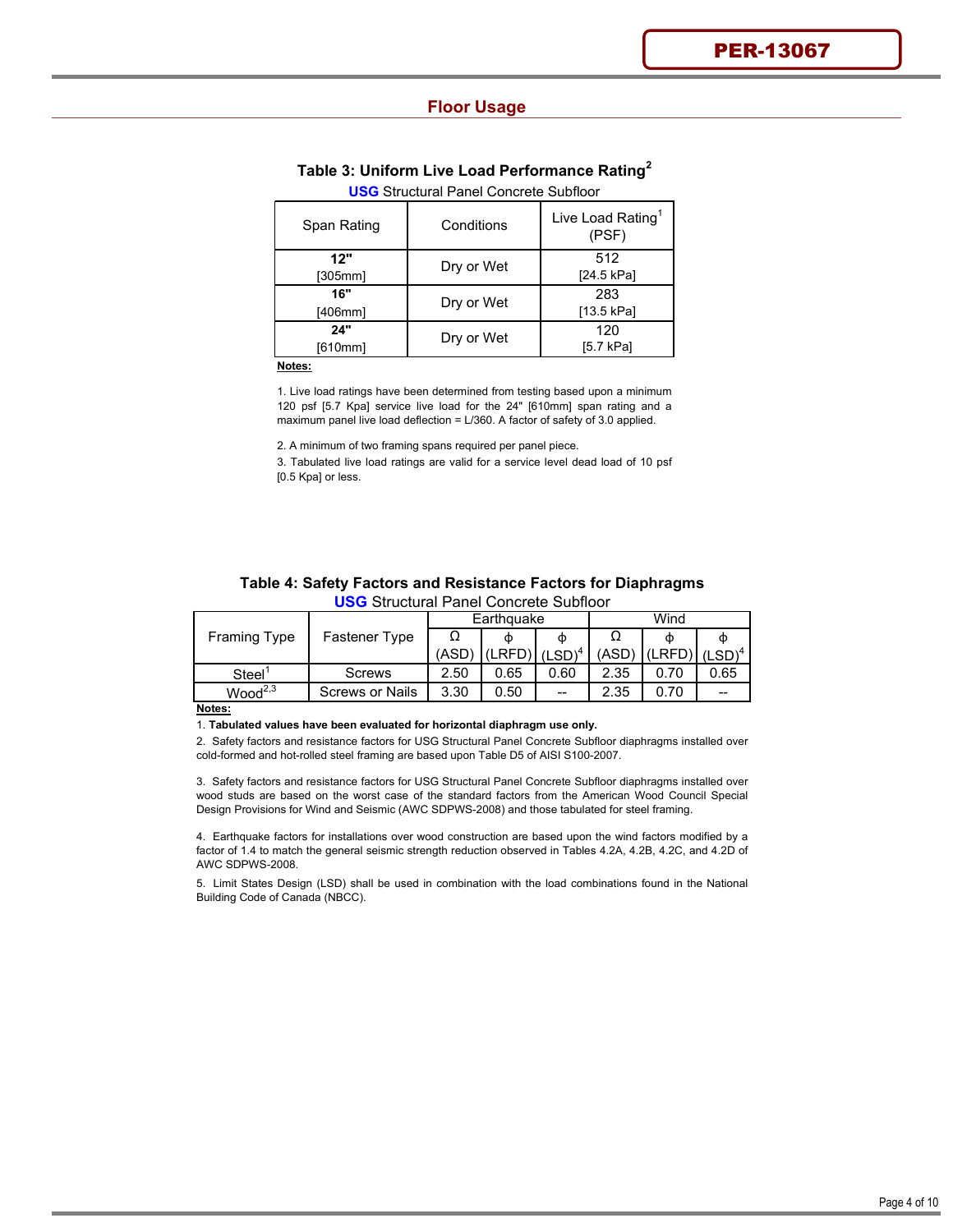| <b>Diaphragm</b><br>Perimeter | <b>Fastener Spacing</b><br>Panel<br>Perimeter | Field          | Joist<br>Spacing | Screw<br>Pattern $^{2,3}$ | Panel Blocking                             | $S_{\rm u}$ - Ultimate<br>Shear<br>Strength (plf) | X     | Aspect<br>Ratio |
|-------------------------------|-----------------------------------------------|----------------|------------------|---------------------------|--------------------------------------------|---------------------------------------------------|-------|-----------------|
| 4"<br>[102mm]                 | 4"<br>[102mm]                                 | 12"            | 16"              | $\sf B$                   | None                                       | 1,462<br>$[21.3 \text{ kn}]/m]$                   | 0.443 | 3:1             |
| 6"<br>[152mm]                 | 6"<br>[152mm]                                 | [305mm]        | [407mm]          |                           |                                            | 1,395<br>$[20.4 \text{ kn/m}]$                    | 0.421 |                 |
| 4"<br>[102mm]                 | 4"<br>[102mm]                                 | 12"            | 24"              | B                         | None                                       | 1,341<br>[19.6 kn/m]                              | 0.476 | 3:1             |
| 6"<br>[152mm]                 | 6"<br>[152mm]                                 | [305mm]        | [610mm]          |                           |                                            | 1,053<br>[15.4 kn/m]                              | 0.397 |                 |
| 6"<br>[152mm]                 | 6"<br>[152mm]                                 | 12"<br>[305mm] | 24"<br>[610mm]   | C                         | 4" [102mm] wide x<br>16ga. [1.438mm] Strap | 1,468<br>$[21.4 \text{ kn/m}]$                    | 0.180 | 4:1             |
| 2"<br>[51mm]                  | 6"<br>[152mm]                                 | 12"            | 24"              | D                         | 4" [102mm] wide x                          | 1,999<br>[29.1 kn/m]                              | 0.218 | 4:1             |
| 2"<br>[51mm]                  | 4"<br>[102mm]                                 | [305mm]        | [610mm]          |                           | 16ga. [1.438mm] Strap                      | 2,541<br>[37.0 kn/m]                              | 0.313 |                 |

#### **Table 5:** Simple Beam Diaphragm Testing **USG** Structural Panel Concrete Subfloor

#### **Notes:**

**1.** Refer to Table 4 of this PER for applicable diaphragm safety (Ω) and load resistance (φ) factors corresponding to ASD, LRFD, and/or LSD design methods.

**2. Screw Pattern B** - Panel fasteners must be inset 2" [51mm] from the corners. Fastener edge distance at all panel edges must comply with distances in Table 2, as well as exception to the tongue and groove joints where the framing joists are perpendicular to the joint. The fasteners should be kept flush or slightly below the surface of the panel. At the T&G panel joists where the framing joists are perpendicular to the joint, one (1) panel fastener is required. One fastener should be 1" [25mm] and the other 2" [51mm] from the panel edge.

**3. Screw Pattern C** - Panels shall be fastened as described in Screw Pattern B with the addition of fasteners at 6" [152mm] o.c. along the metal Strap Blocking on both sides of seam .

**4. Screw Pattern D** - Panels shall be fastened as described in Screw Pattern C with the addition of fasteners at 2" [51mm] o.c. around the entire Diaphragm Perimeter.

### **Deflection Equation for Simple Beam Diaphragm**

$$
\Delta = \frac{5Vl^3}{8EAb} + \frac{Vl}{4Gt} + Xle_n
$$

Where:  $V =$  Unit shear in the direction under consideration, plf

 $\ell$  = Diaphragm length, ft.

 $b =$  Diaphragm width, ft.

E = Elastic modulus of steel rim chords, 29,500,000psi

A = Net area of steel rim chord cross section,  $in^2$ 

- G = Shear modulus of **USG** Structural Panel Concrete Subfloor for shear, 285,714 psi
- t = Effective thickness of **USG** Structural Panel Concrete Subfloor for shear, 0.73 in.

 $e_n$  = Screw joint slippage at load per screw on perimeter of interior panel

$$
e_n \text{ @ } 0.20S_u = 0.011
$$

$$
e_n \text{ @ } 0.33S_u = 0.019
$$
  
 $e_n \text{ @ } 0.60S_u = 0.032$ 

$$
e_n \omega
$$
 0.60 $S_u = 0.03$ 

$$
\mathbf{e}_n \text{ @ } \mathbf{S}_u = 0.084
$$

X = Slip Co-efficient. See Table 5 above.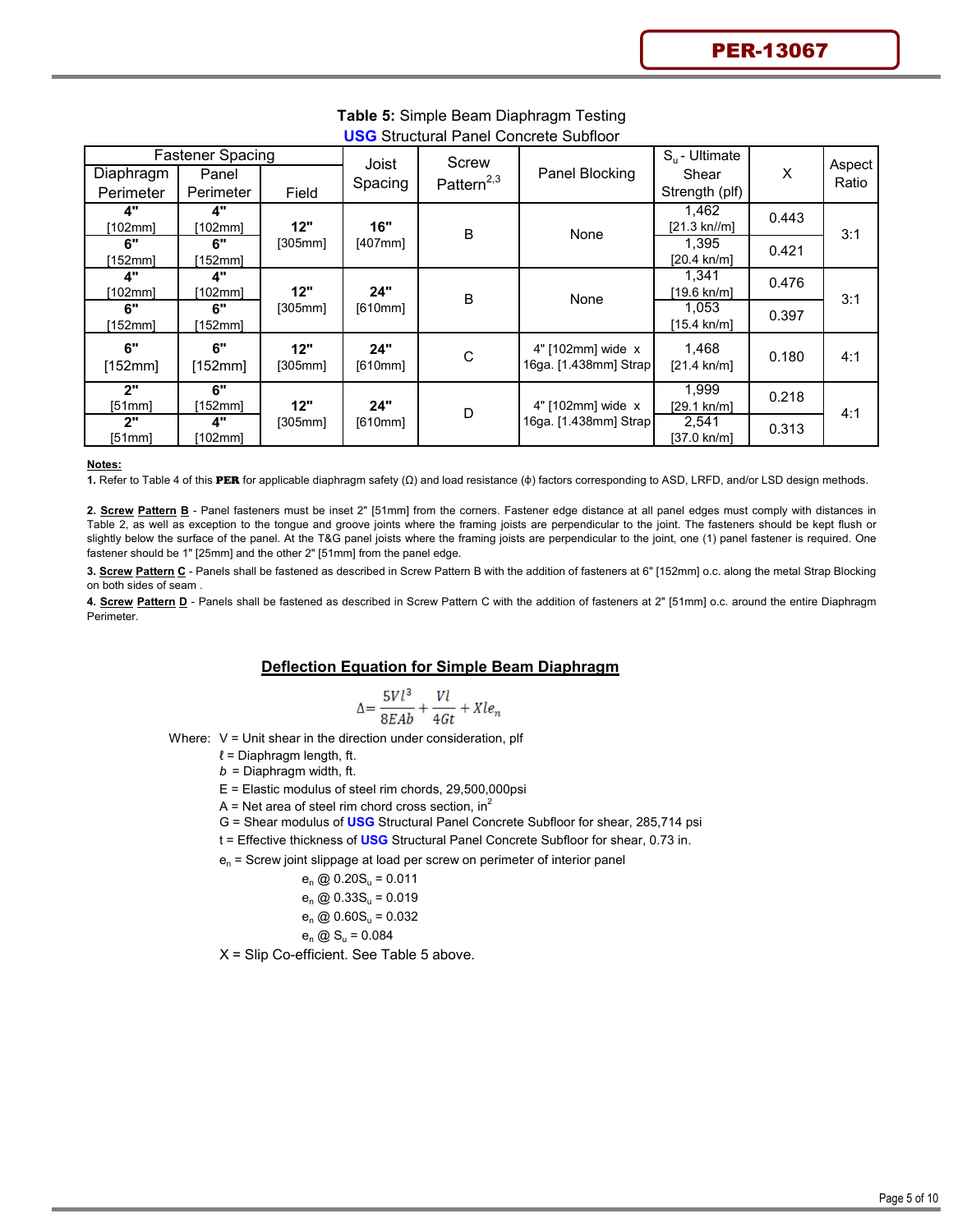| <b>Fastener Spacing</b> |                | Joist       | Screw                  |                                            | $S_{\rm u}$ - Ultimate      |       |
|-------------------------|----------------|-------------|------------------------|--------------------------------------------|-----------------------------|-------|
| Perimeter               | Field          | Spacing     | Pattern <sup>3,4</sup> | Panel Blocking                             | Shear Strength<br>$(plf)^*$ | X     |
| 6"                      | 12"            | 24"         | B                      | None                                       | 487                         | 0.518 |
| [152mm]                 | [305mm]        | [610mm]     |                        |                                            | $[7.1$ kN/m]                |       |
| 8"                      | 12"            | 24"         | B                      | None                                       | 475                         | 0.511 |
| [203mm]                 | [305mm]        | [610mm]     |                        |                                            | $[6.9 \text{ kN/m}]$        |       |
| 4"                      | 12"            |             |                        |                                            | 713                         | 0.732 |
| [102mm]                 | [305mm]        |             |                        |                                            | $[10.4 \text{ kN/m}]$       |       |
| 6"                      | 12"            | 24"         | A                      | None                                       | 525                         | 0.625 |
| [152mm]                 | [305mm]        | [610mm]     |                        |                                            | $[7.7$ kN/m]                |       |
| 8"                      | 12"            |             |                        |                                            | 465                         | 0.754 |
| [203mm]                 | [305mm]        |             |                        |                                            | $[6.8 \text{ kN/m}]$        |       |
| 4"                      | 12"            |             |                        |                                            | 975                         | 0.833 |
| [102mm]                 | [305mm]        |             |                        |                                            | [14.2 kN/m]                 |       |
| 6"                      | 12"            | 16"         | A                      | None                                       | 915                         | 0.765 |
| [152mm]                 | [305mm]        | [406mm]     |                        |                                            | $[13.4 \text{ kN/m}]$       |       |
| 8"                      | 12"            |             |                        |                                            | 860                         | 0.702 |
| [203mm]                 | [305mm]        |             |                        |                                            | [12.6 kN/m]                 |       |
| 4"                      | 12"            |             |                        |                                            | 1121                        | 0.759 |
| [102mm]                 | [305mm]        |             |                        |                                            | [16.4 kN/m]                 |       |
| 6"                      | 12"            | 12"         | A                      | None                                       | 940                         | 0.541 |
| [152mm]<br>R''          | [305 $mm$ ]    | [305mm]     |                        |                                            | [13.7 kN/m]                 |       |
|                         | 12"            |             |                        |                                            | 772                         | 0.484 |
| [203mm]<br>6"           | [305mm]<br>12" |             |                        |                                            | [11.3 kN/m]                 |       |
| [152mm]                 | [305mm]        | 24" [610mm] | C                      | 4" [102mm] wide x<br>16ga. [1.438mm] Strap | 1148<br>[19.8 kN/m]         | 0.354 |
| Notes:                  |                |             |                        |                                            |                             |       |

#### **Table 6: Cantilever Floor Diaphragm Testing USG** Structural Panel Concrete Subfloor

1. **Refer to Table 4 of this** PER **for applicable diaphragm safety (Ω) and load resistance (φ) factors corresponding to ASD, LRFD, and/or LSD design methods.**

2. 2 to 1 maximum Aspect Ratio

3. **Screw Pattern A & B** - Panel fasteners must be inset 2" [51mm] from the corners. Fastener edge distance at all panel edges must comply with Table 2 distances with exception to the tongue and groove joints where the framing joists are perpendicular to the joint. The fasteners should be kept flush or slightly below the surface of the panel. At the T&G panel joists where the framing joists are perpendicular to the joint, two (2) panel fasteners are required for Pattern A and one (1) fastener for Pattern B. One fastener should be 1" [25mm] and the other 2" [51mm] from the panel edge.

4. **Screw Pattern C** - Panels shall be fastened as described in Screw Pattern B with the addition of fasteners at 6" [152mm] o.c. along the metal Strap Blocking on both sides of seam .

#### **Deflection Equation for Cantilever Diaphragm**

$$
\Delta = \frac{5V(2l)^3}{8EAb} + \frac{V(2l)}{4Gt} + X(2l)e_n
$$

Where:  $V =$  Unit shear in the direction under consideration, plf

- $l =$  Diaphragm length, ft.
- *b* = Diaphragm width, ft.
- E = Elastic modulus of steel rim chords, 29,500,000psi
- A = Net area of steel rim chord cross section,  $in^2$
- G = Shear modulus of **USG** Structural Panel Concrete Subfloor for shear, 285,714 psi
- t = Effective thickness of **USG** Structural Panel Concrete Subfloor for shear, 0.73 in.
- $e_n$  = Screw joint slippage at load per screw on perimeter of interior panel
	- $e_n \textcircled{0} 0.20S_u = 0.011$
	- $e_n$  @ 0.33S<sub>u</sub> = 0.019

$$
e_n \text{ @ } 0.60S_u = 0.032
$$

$$
\mathbf{e}_n \text{ } \textcircled{1} \mathbf{S}_u = 0.084
$$

X = Slip Co-efficient. See Table 6 above.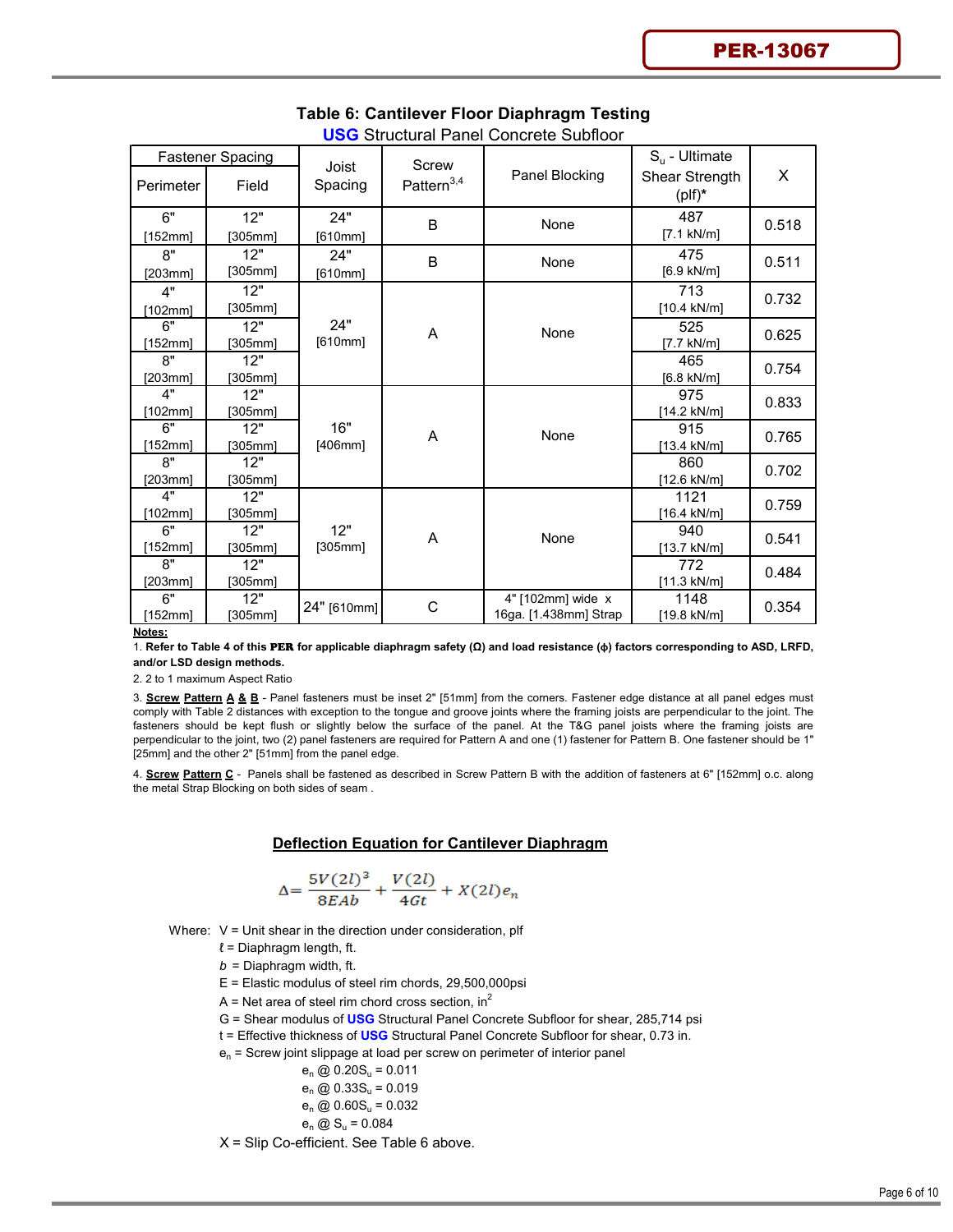PER-13067



# **Figure 1 - Screw Pattern "A" Details**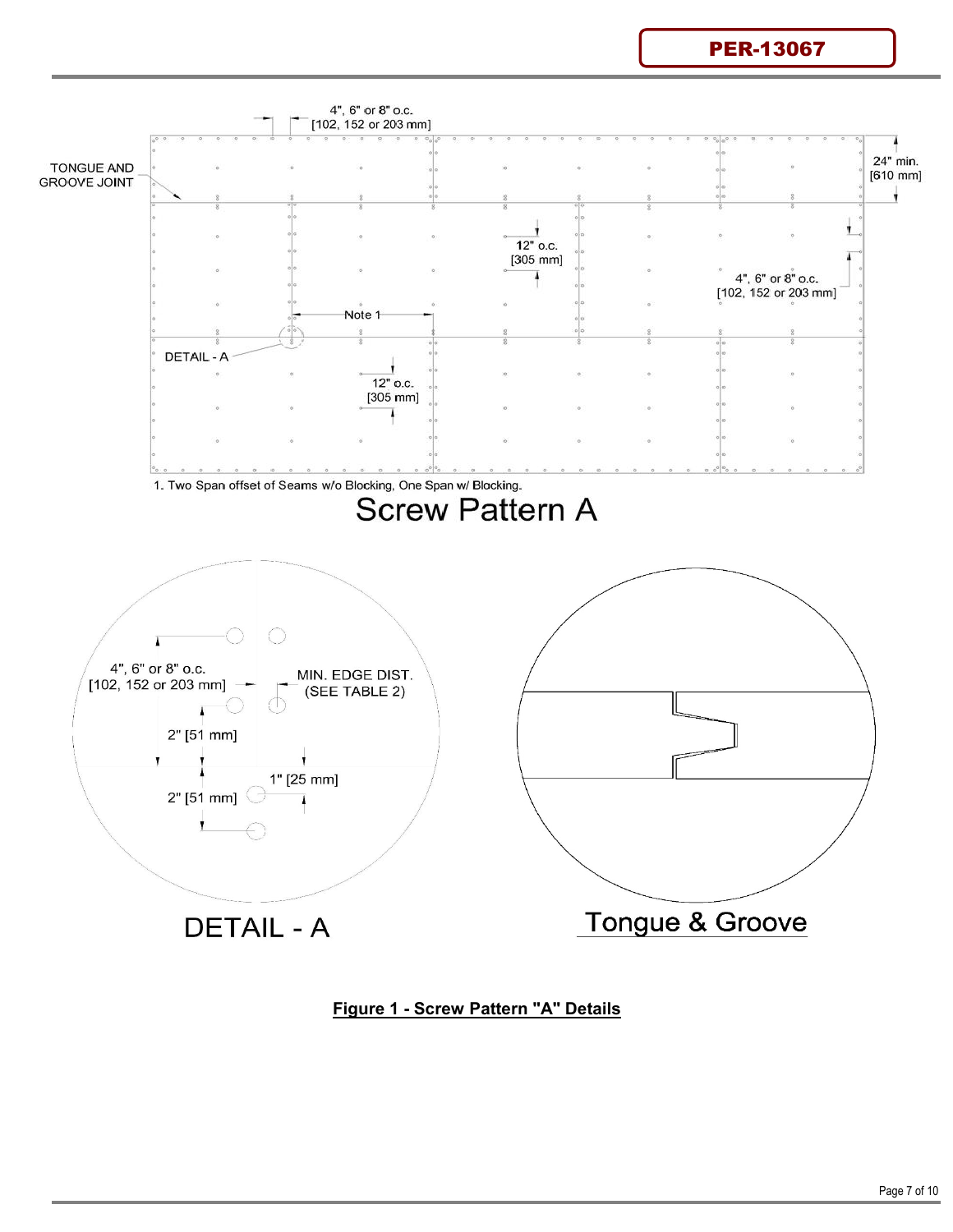PER-13067



1. Two Span Minimum offset of Seams w/o Blocking, One Span offset w/ Blocking.



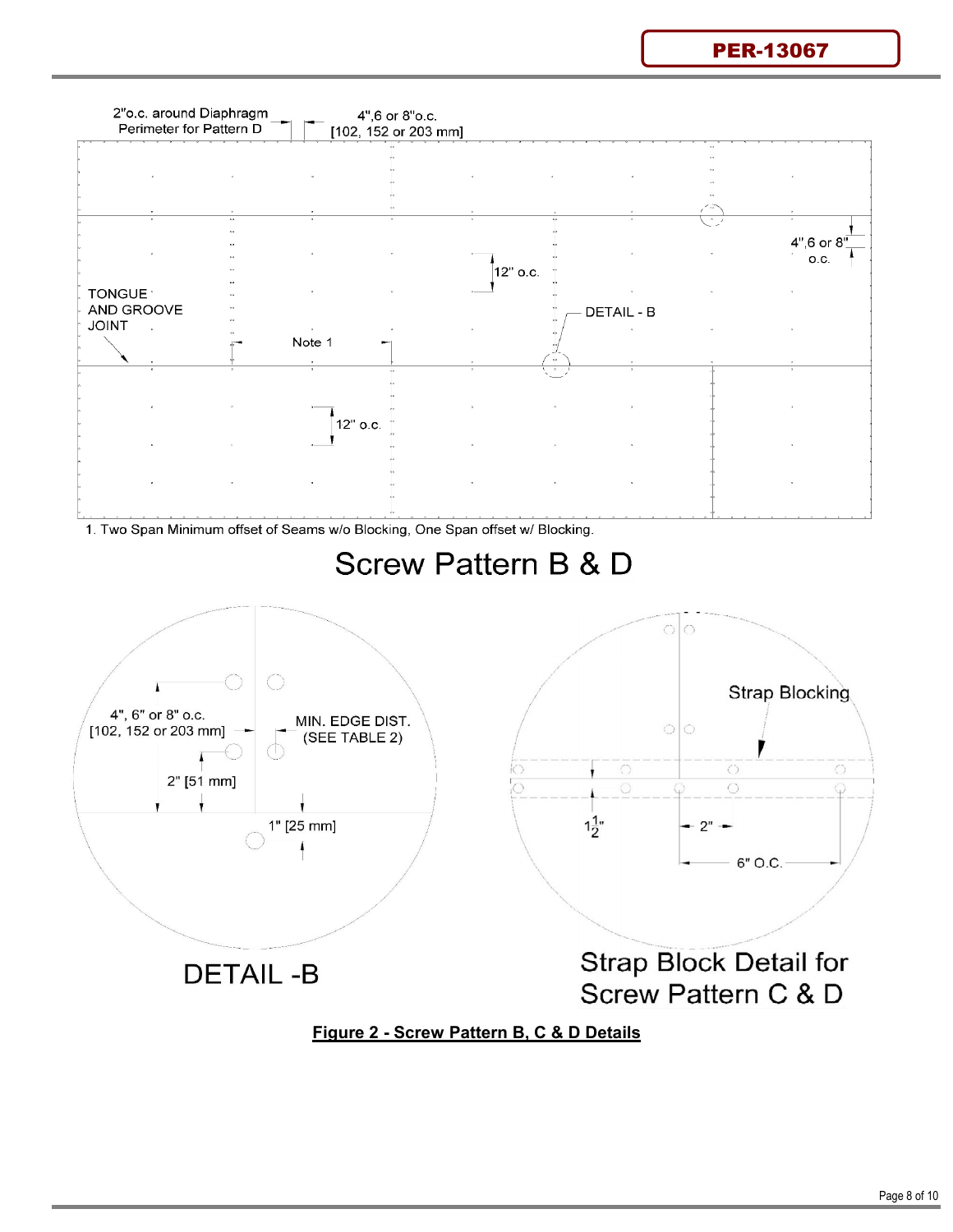# Table 7: Floor Anchorage Options - USG Structural Panel Concrete Subfloor<sup>1,2,3</sup>

| Anchor Type                     | ASTM D<br>1037 Value | Subfloor<br>Layers |          | Distance Between Bolts, d |          |          |         |          |         |           |  |  |
|---------------------------------|----------------------|--------------------|----------|---------------------------|----------|----------|---------|----------|---------|-----------|--|--|
|                                 | Layer)               |                    | 2"       | 4"                        | 6"       | 8"       | 51mm    | $102$ mm | 152mm   | 203mm     |  |  |
| 3/8" SnapToggle <sup>®4</sup>   | 1481 lb              |                    | 927 lb   | 1072 lb                   | 1154 lb  | 1166 lb  | 4124 N  | 4768 N   | 5133 N  | 5187 N    |  |  |
|                                 | [6588 N]             | 2                  | 1719 lb* | 1719 lb*                  | 1719 lb* | 1719 lb* | 7646 N* | 7646 N*  | 7646 N* | 7646 N*   |  |  |
|                                 | 1616 lb              |                    | 948 lb   | 1085 lb                   | 1166 lb  | 1176 lb  | 4217 N  | 4826 N   | 5187 N  | 5231 N    |  |  |
| 1/2" SnapToggle <sup>®5</sup>   | [7188 N]             | 2                  | 1843 lb  | 2088 lb                   | 2273 lb  | 2400 lb  | 8198 N  | 9287 N   | 10111 N | 10676 N I |  |  |
| 1/4"x3" Peel Rivet <sup>6</sup> | 758 lb<br>[3372 N]   |                    | 636 lb   | 668 lb                    | 668 lb   | 668 lb   | 2829 N  | 2971 N   | 2971 N  | 2971 N    |  |  |

### Nominal Withdrawal Capacities per Anchor

**For ASD designs use minimum Ω = 4.0; For LRFD designs use maximum φ = 0.40**

#### **Notes:**

1. TOGGLER Anchor System and peel rivet capacity is based on random anchors purchased from a distributor and have not been evaluated for installations other than that described in Table 7 and Figure 3. This PER verifies the **USG** Structural Panel Concrete Subfloor capacity only, and actual toggler anchor capacity without panel failure shall be verified by the engineer or designer of record through the SnapToggle anchor or peel rivet manufacturer.

2. TOGGLER Anchor System shall be installed with a maximum torque setting of 200 in-lb [23 N-m].

3. Anchors have been evaluated for use general component connections to the **USG** Structural Panel Concrete Subfloor (i.e. auditorium seating, lightweight equipment, etc.). Final application must be reviewed and approved by the engineer or designer of record.

4. TOGGLER Anchor System 3/8" SnapToggle® (Item No. BC) w/ a Grade 8 Hex Head Bolt. Ultimate withdrawal occurred at a maximum tested shear per pair of 232 lb [1032 N] for one-layer and 430 lb [1913 N] for two layers.

5. TOGGLER Anchor System 1/2" SnapToggle® (Item No. BD) w/ a Grade 5 Hex Head Bolt. Ultimate withdrawal occurred at a maximum tested shear per pair of 294 lb [1308 N] for one-layer and 600 lb [2669 N] for two layers.

6. Peel Rivets manufactured by SFS Intec (Part No. TPR-L-6, 3x76). Ultimate withdrawal occurred at a maximum tested shear per pair of 167 lb [743 N] for a single layer of **USG** Structural Panel Concrete Subfloor.

**\*** Denotes Toggler Failure by Strip out.



**Figure 3 - Typical Toggler Bolt Application**